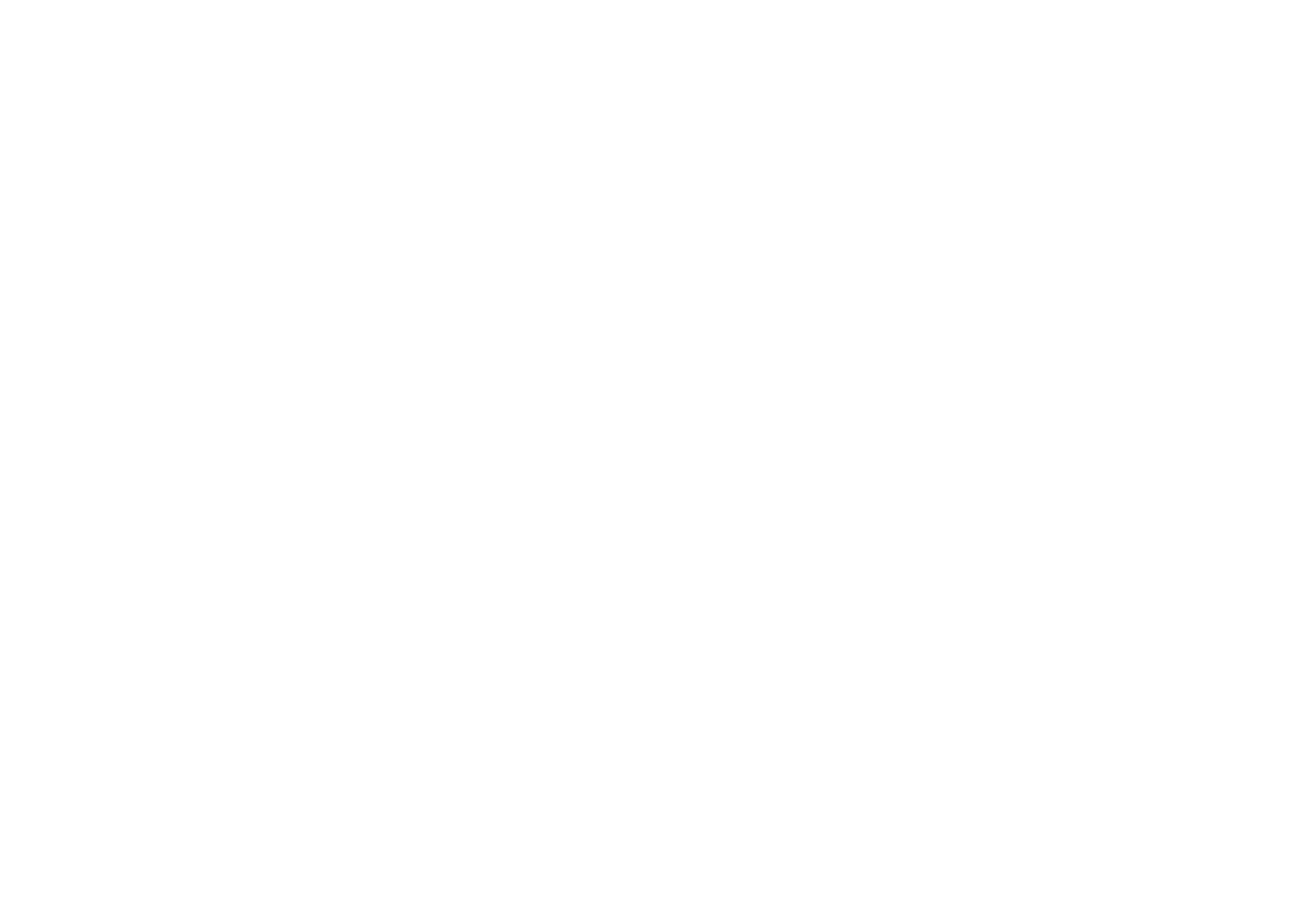### Chairman's Report



By Mick Mumford, Chairman

#### Brothers and Sisters In Christ,

As I sit and write this in Dili, East Timor, I am reminded of the fragile nature of humanity. One of the questions I am asked by soldiers here in Battlegroup Faithful (the name of the 3 RAR Battalion Group) is why do people commit violence against their neighbours and friends and then go to church as if they had done nothing wrong. As one soldier asked me, "What is the deal with that?" It has reinforced to me the difference between religion and Christianity. In my experience "religion" is something done for our own spiritual advantage, like forgiveness or comfort from our sins. Christianity is a much harder road. Christians are motivated by love of Christ, not by what they get out of their belief. There is no ceremony that makes a Christian able to justify sin, just the sad recognition that we are unable to live a sinless life and a reliance upon the grace and mercy of a God who detests sin and yet loves us like the Father He is. How reassuring it is for us to know that God has a plan for every one of us and, for those that have chosen his Kingdom, a life with Him that will not end. I'll take that deal, anytime.

March hard for the Lord,

⊕

Mick Mumford

Chairman

Who pays for MCF Australia?

MCF is funded by free-will donations from its members and members of the public. Donations can be sent to the MCF office: MCF-A Department of Defence Campbell Park Offices, CP4-3-046 Canberra, ACT, 2600 Australia ADF members can make allotments to MCF (allotee number 122), or funds can be transferred directly from your bank account to the MCF account with DEFCREDIT (BSB 803205, Member 66126). **Your contribution will help support the work of MCF within the Australian Defence Force.**

### Congratulations!

Congratulations to the following MCF members:

Awards:

**Mrs. Helen BIELENBERG,** 

Medal of the Order of Australia

Citation:

For service to the community in the area of chaplaincy services, particularly through the Military Christian Fellowship of Australia.



*Email the office if you know a member who needs congratulating for either promotion, a family increase, awards, or special appointments.*

### In the next edition of Cross Fire:

- Ethics and the Military Christian Final Part
- Bible Battlefield Commanders (Continued)
	- Christians in Defence Dinner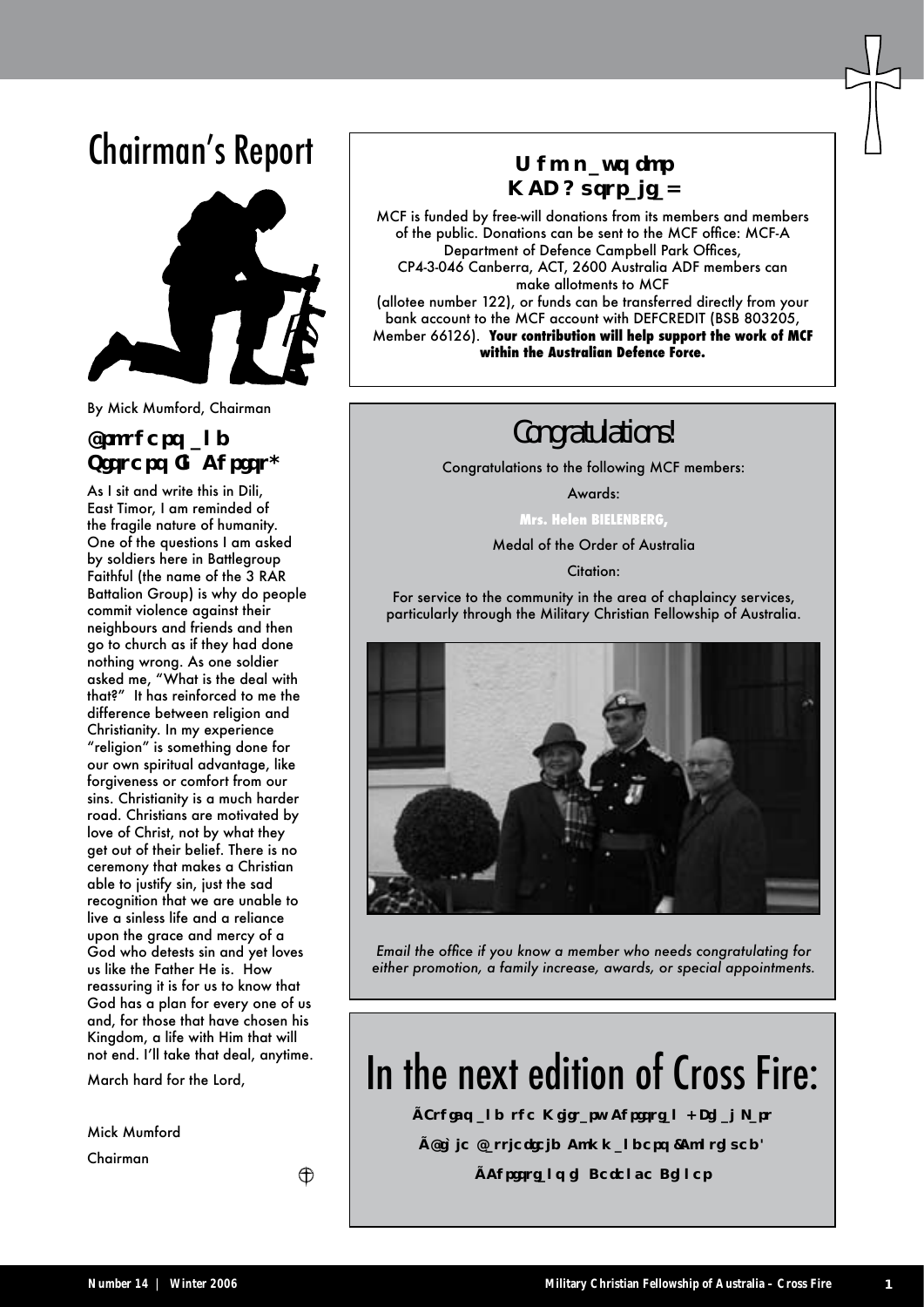*by MCF Chaplains' Representative, PCHA Eric Burton, RAN*

### I'd like to briefly address two questions.

#### By PCHAP Eric Burton

In some churches today traditional hymns are rarely sung. They have been replaced by modern music. There is however a lot of wisdom in old hymns. One of them written hundreds of years ago by a man called George Herbert has a line that runs; " and the cream of all my heart I will give you ". What George Herbert was saying is that God wants the best of us, - the 'cream' of our hearts, - not 'the left-overs.'

Sometimes in the busy lives we lead our private prayers and , bible reading and even worship can be squeezed out and



# Chaplain's Corner



someaning God does not get the best he gets the rest -– 'the leftovers'. To live balanced lives we simply have to make time to spend with God in meditation, - just as we would spend time with a close friend or partner.. If you do not think you have time then tot up the time you spend in exercise or in front of the TV. Jesus wants to be in the centre of our lives not on the margins it is then that we will experience the power and perspective that comes from that.

Some months ago I recognised that God was not getting the cream of my heart he was getting the dregs. The symptoms were that worries were starting to mount up - I was looking more at pleasing people than pleasing God. - My family noticed I was pretty distracted from day to day.

I instigated some major surgery in my life, - making more time to spend in prayer, - re-starting a daily journal and consciously looking to God for guidance in a more definite way. Whether you are on deployment or at home think about that George Herbert line: "and the cream of all my heart I will give you". If you need to take that step, if the wheels are starting to come off in your life determine now to move our Lord from the margins to the centre.

 $\oplus$ 

## Christian Ethics and Military Service



*by Dr Tom Frame, Anglican Bishop to the ADF*

*Can Christian men and women render military service? This question has been a matter for conscientious reflection since the second century AD when Roman converts to Christianity were expected to serve in Caesar's armies. There is still a great deal of anxiety, confusion and disagreement about this matter because it is frequently intertwined with political considerations. Not surprisingly, debate within the contemporary Church continues. The foremost difficulty in coming quickly to a firm answer appears to be the apparent equivocation of Jesus himself on a series of related issues.* 

*For instance, Jesus is recorded as giving his disciples 'a new commandment that you love one another, even as I have loved you' [John 13:34]. This would seem to preclude any activity that involved violence. When he announced that those who 'lived by the sword will die by the sword' [Matthew 26:52] he appears to rule out a military career for his disciples because of its dire human consequences. And in replying to a charge of sedition against Rome with the words 'my kingship is not of this world; if my kingship were of this world my disciples would fight' [Romans 18:36], Jesus would appear to imply that this world's political struggles are not the concern of his followers.* 

*Yet, Jesus recognised that force was integral to the regulation of civil affairs and that the 'sword'—symbolising coercion—had been entrusted to civil authorities by God to restrain evil and protect the weak. In another instance* 

*recorded in the Gospels, Jesus did not command the centurion who sought his help to abandon his occupation before acceding to his request. Indeed, he commended the centurion for his unexpected faith. And we should also note that the ministry of Jesus is marked by involvement in the struggles of the day from debates over inheritance law to the political fortunes of occupied Israel. The Kingdom of God proclaimed by Jesus would begin to arrive in this world.*

*Despite nearly 2,000 years of almost constant deliberation, it is impossible to declare a single position to be the Christian view. There are a range of contrasting theological interpretations and conclusions about war and military service. How you read the Bible will, for instance, affect the position you take. By way of illustration: scholars who assert continuity and agreement between the moral teachings of the Old and New Testaments take vastly different positions on war from those who stress the discontinuity and development. The former—those stressing continuity—are more likely to admit the tragic necessity and moral legitimacy of certain wars while the latter—those who see a difference between the Old and New—are inclined to interpret the New Testament as entirely pacifist.* 

*Let me quickly explain my approach. It begins with the responsibilities accorded to the state before shifting to the obligations imposed upon individuals. I find in the Scriptures (both Old and New Testaments) sufficient* 

*evidence to persuade me that civil authorities have a 'divine' mandate for restraining evil and promoting justice. These authorities are to use their power—and sometimes this includes coercive power—to reflect the divine purpose for humanity—that people should enjoy the fruits of the earth fairly and equitably and that the powerful should not exploit the weak. Given the reality and pervasiveness of human sin, there is no peace or justice without the application (or threatened application) of coercive power. Therefore, states must protect the people for whom they have accepted responsibility from internal and external threats to their safety: crime and invasion.*

*Most of us do not to take issue with the right of the police to use physical force on our behalf. They use that force with permission from the civil authority, within a rule a law and in accordance with some ethical parameters that our society embodies and seeks to have reflected in the attitudes and actions of the police. We could not imagine how our society would function without the presence of the police and the authority they have to resort to force when necessary. If, then, we begin to think of the armed forces as a constabulary whose jurisdiction transcends our national borders, we might be able to remove many of the more philosophical objections to military service that have been raised in the past. Let me explain how the armed forces might be seen in this way by using a case study.* 



*In September 1999, the UN sanctioned an Australian-led international force (INTERFET) to restore civil order in East Timor. INTERFET's task was to protect the Timorese from Indonesian sponsored violence while giving effect to the UN plebiscite over sovereignty. The ADF personnel who deployed were accountable to Australian and International law, and they were part of a multi-national force operating within strict rules of engagement. In effect, the Australian personnel were acting as a kind of 'international constabulary', sanctioned by an international authority to enforce international law according to internationally agreed conventions. A similar account can be offered of Australian involvement in UN missions in Rwanda, Somalia, Cambodia, Bougainville and the Solomon Islands. The same can be said of Australian contributions to multinational operations in Lebanon, Kashmir, Ismailia, Rhodesia and, to a lesser degree, Kuwait, over the past thirty years.* 

*The main point to be noted is that the use of force across international boundaries has changed considerably over the last century to the extent that I believe we can now refer to much military service as 'constabulary duty'. The purpose of much of this activity concerns the restoration of the rule of law, giving effect to democracy and the expression of individual human freedoms, promoting peace and justice, and, finally, protecting ordinary people from violence, intimidation and exploitation within their own nations and across national boundaries. This is not to say that military activity will always be directed towards these very laudable and entirely Christian goals. But it is to say that the political and legal context and circumstances in which operations are staged and in which military service is rendered has undergone a steady transformation so as to remove many of the previously insurmountable ethical objections that could be raised.* 

*To answer my own question: can Christian men and women serve in the armed forces? I would say yes. They can serve and, for the greatest part, find that their service will not present any ethical difficulties that cannot be readily resolved.* 

 $\bigoplus$ 

#### *Continued from Page #2*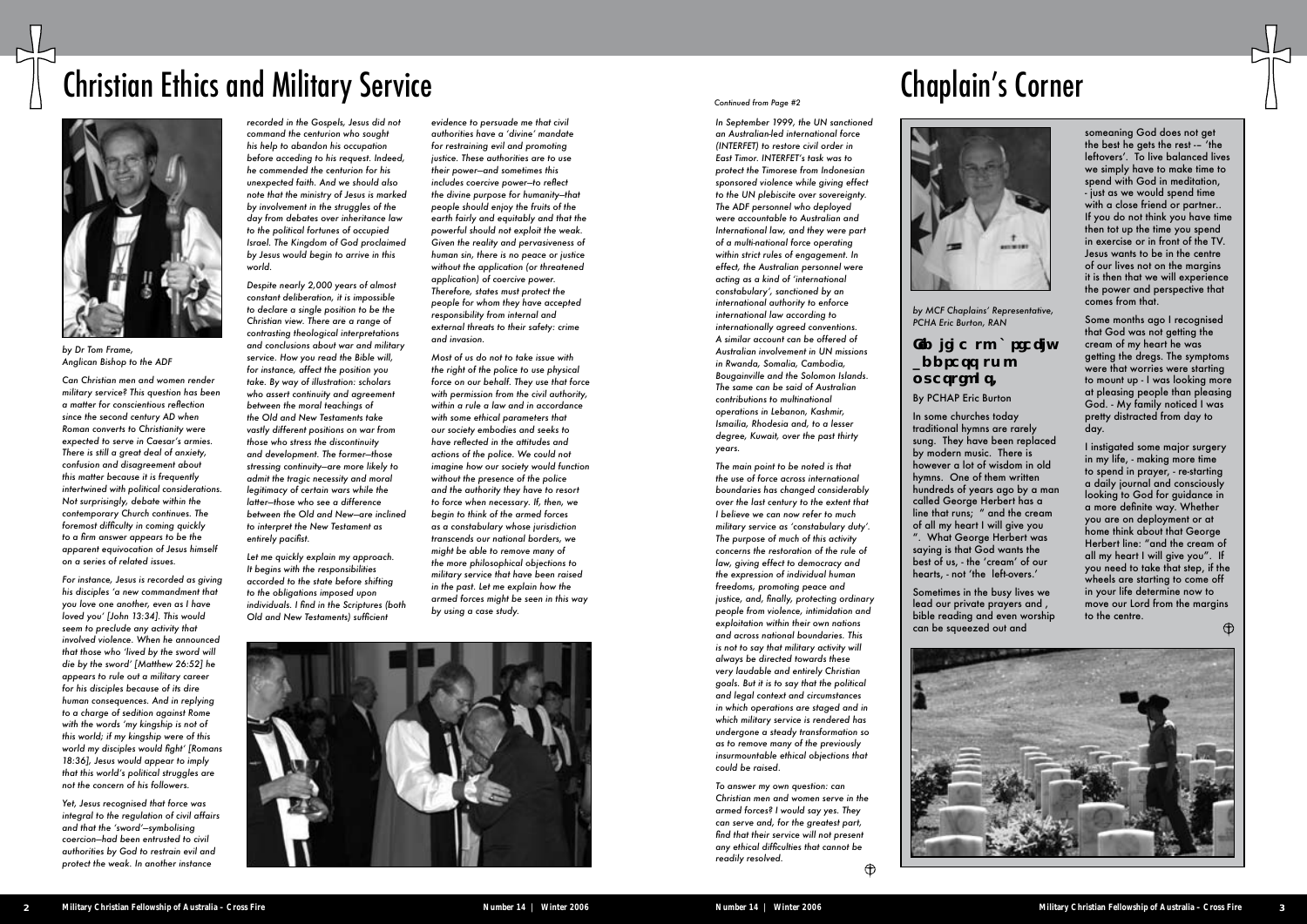|                                                                                                         | <b>MCF Mugs and Lapel Pins</b> |        |
|---------------------------------------------------------------------------------------------------------|--------------------------------|--------|
| Make a statement with these<br>signature items from MCF                                                 |                                |        |
| Available from:<br>MCF-A, CP4-3-046,<br><b>Department of Defence,</b><br>Canberra ACT 2600<br>Australia | \$10.00                        | \$5.00 |

| Like a copy of<br>the ADF Bible?<br>See your local Chaplain |                                          | <b>HOLY BIBLE</b>                                                                                                                              |
|-------------------------------------------------------------|------------------------------------------|------------------------------------------------------------------------------------------------------------------------------------------------|
|                                                             | Department of Defence, CANBERRA ACT 2600 | Details Changed? Tell the Office!<br>Copy, fill out and return to: Military Christian Fellowship of Australia<br>CP4-3-046 (Fax: 02 6266 2530) |
|                                                             |                                          | Personal Details: (please complete the first line and any other details that may have changed).                                                |
|                                                             |                                          |                                                                                                                                                |
|                                                             |                                          |                                                                                                                                                |
|                                                             |                                          |                                                                                                                                                |
| An email address is required to receive MCF bulletins.      |                                          |                                                                                                                                                |

| Name<br>Rank                                   |            | Employee ID                                |         |            |
|------------------------------------------------|------------|--------------------------------------------|---------|------------|
| (First)                                        | (Surname)  |                                            |         |            |
| Mailing Address (preferably a Defence address) |            | Spouse's Name<br><b>Other Address</b>      |         |            |
|                                                |            |                                            |         |            |
| (State)<br>(Suburb)                            | (Postcode) | (Suburb)                                   | (State) | (Postcode) |
| (Country - if not Australia)<br>Tel: $( )$     |            | (Country - if not Australia)<br>Tel: $( )$ |         |            |
| Email:                                         |            | Email:                                     |         |            |

 $\int_{0}^{1}$ 



### ellowship Of Australia p Application

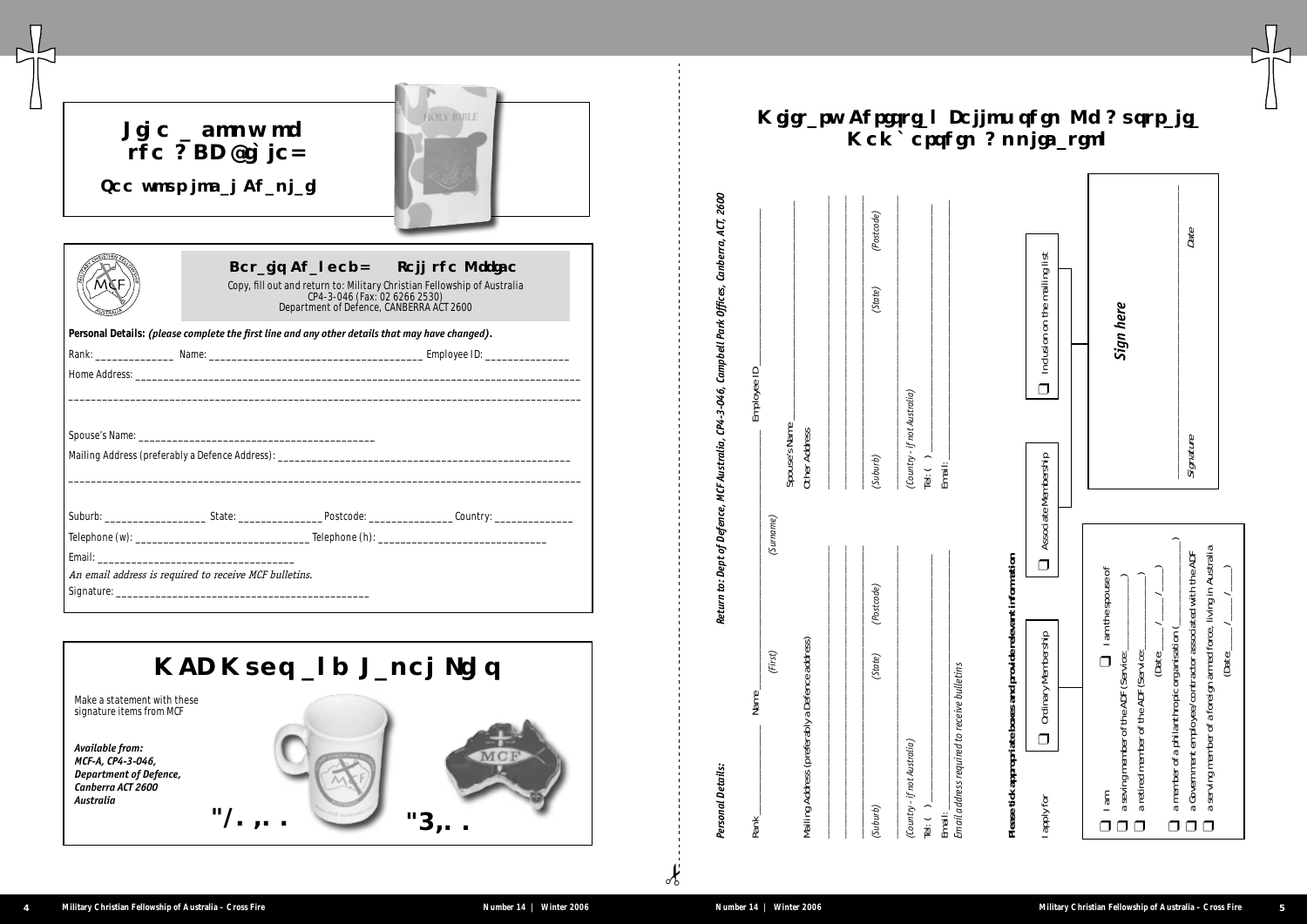### Greater Love Hath no Man

#### SPEAKING OUT Post-Traumatic Faith

*Understanding the plight of Christians who have killed in combat.*

#### *By Professor Patrick Stone*

Like most Americans in November 2004, I wanted to shield my eyes from the TV images of a Marine shooting a wounded enemy insurgent in a Fallujah mosque. For me, it was a reminder of events 34 years ago when I served in the infantry in Vietnam.

I was 20, a squad leader of 12 men, and a dedicated Christian who was serving my country just as my brother, father, uncles, and grandfather had in earlier wars. In late November 1970, on a Sunday morning around 9:00 a.m., we were in the jungles of the central highlands of Vietnam. One of our booby traps exploded. I followed three blood trails a short distance and saw movement in some bushes 15 yards ahead in the tall elephant grass.

I was afraid. Whatever was hiding in the bushes could kill me before I killed it. The idea that I should try to take this potentially deadly man prisoner did not seem an option. Instead, I fired almost 60 rounds of ammunition into those bushes, and when the movement still did not stop, I fired a rifle grenade. The explosion was higher and closer than I anticipated, causing a knee wound which finally sent me home, safe and sound. It also killed the teenaged enemy soldier who had lost both legs in the initial blast of our booby trap.

In 1995, when my wife, Barbara, and I revisited Vietnam, we came upon a graveyard for Vietcong soldiers. The graveyard faced the mountainside where I had killed my enemy and wounded myself. I carried his memory home and back again, and I was grateful for the opportunity to visit what was likely his grave.

Taking and handling prisoners in combat is always risky, difficult business. Stories abound among combat troops of suicidal enemies who want to take others with them to their graves and of boobytrapped bodies waiting for the uninitiated to make final and deadly searches. Soldiers learn not to take unnecessary risks with an enemy, living, wounded, or apparently dead. In each case, a soldier has only milliseconds to decide.

These facts in no way absolve soldiers from their obligations for the fair handling of enemy wounded. But the killing of fellow humans is a deadly necessity for a combat soldier. Fine lines between lawful and unlawful killing are drawn in retrospect, rarely under the watchful but often distorted eye of the television camera.

#### A larger truth

A truth that does not receive enough attention is that killing in combat is the beginning of a long journey for most soldiers. At the moment of killing, a soldier may experience relief, excitement, rage, sickness, sadness, exuberance, numbness, or even satisfaction.

It is in the years that follow that the decision of an instant works itself out within the life of the individual. The vestiges of these intense memories play out in the dreams, marriage, parenting, and work relationships of a former soldier

On the home front, most noncombatants do not wish to confront the emotions these TV images engender. They rarely make the connection of their own personal involvement in these moments. The soldier is only the tip of the spear. The voters and taxpayers do not see their participation as meaningful, yet without them, young soldiers would not be in deadly positions that require killing.

The returning soldier often, though not always, feels a sense of estrangement, of being different, even when welcomed home. Medals and speeches about duty, honor, country, courage, and heroism all ring hollow and feel disconnected from the images of death, both of friends and foes, that are the reality of combat. No justification ultimately satisfies the soldier who has killed or witnessed killing.

Last year, while I was working as a congressional fellow in the U.S. Senate, advising on veterans and military mental health matters, I spoke with a senior Army officer who had recently returned from a month-long visit to Iraq. His convoy had been attacked and some enemy combatants had been killed. It was his first brush with combat, and he said it was changing him, though he could not articulate how.

As Christians greet and welcome home the men and women who have served in Iraq, we should not be naive about what they have seen and done. Many are committed Christians who will spend the remainder of their lives trying to make sense of the events they have endured. It is work they must labor on with God. Jingoistic, rehearsed responses will only put would-be comforters in the same league as Job's friends. Listen to their stories, and let your life be challenged and changed as God's way is revealed in their lives.

*Patrick Stone is a psychology professor at George Fox University. He has worked extensively with Vietnam veterans.*

*Copyright © 2006 Christianity Today. May 2006, Vol. 50, No. 5, Page 56 – reprinted with permission*

*Article provided by: Pete Boreham - Area Rep RAAF Forest Hill* 

### **Sacrifice**

#### By CHAP(FLTLT) Russel Avery

Sometimes history can be a confusing thing. It is said that "Those who fail to learn the lesson's of history are doomed to repeat it". And that's not even talking about those history lessons we went to sleep in.

About the turn of the century (six years ago) as part of being Chaplain for English-speaking people in all of northern France I was Chaplain to the Commonwealth War Graves Commission. Sometimes soldiers of The Great War were discovered and a proper funeral was held. It was usually sombre but moving. Particularly moving for me was burying an Unknown Australian Soldier at Pozieres, a significant site in Australian military history.

About that time I had a broken driveway at my house and decided that I would lay cobblestones instead of concrete. A friend told me of a chap who wanted to sell some cobbles. "The stones are not ALL cobble stones" he told me. As his farm had been on the Front Line in World War 1, some were from a pill box at the bottom of the garden. "It was terrible" he said, "there were three headless soldiers in it". I was interested and asked if he had reported it. "Oh, no", he said, "I just filled it in. They were only Germans"…….. So much for history and the new Europe.

Earlier this year I visited the Australian War Memorial in Canberra for the umpteenth time and looked at exhibits I had seen before. Except this time one stopped me in my tracks. It was a large photo of a group of Australian soldiers laughing together and having their photo taken. The caption under it read "Australian soldiers before the battle of Pozieres"…..I looked long and hard at it. Was one of those happy faces the soldier I had laid to rest 85 years later?

I was asked after an ANZAC Day ceremony where the words "..greater love hath no man than this, that a man lay down his life for his friends" come from ? I



answered that they came from the Bible. In fact from St. John's gospel in the 15th chapter and 13th verse. "What does it all mean then?" was the next question. I explained that it is Jesus telling his disciples what he would do for them, his friends. Jesus went on to say "You are my friends if you do what I command".



*I have had the privilege of conducting the services on about six occasions from 1999 onwards at Villers-Bretonneux (the better known) and also at Bullecourt (my favourite because it is a little more homely and held in the second half of the day).This shows some of the Australian presence, both military and civilian, and myself looking suitably RAAF ( perhaps for comic relief). The Mayor , M.Lord, (would you believe?) is the man with the tricolour sash. (Russel Avery)*

> War and our memory of history around ANZAC Day remind us of noble sacrifice for "God, King and Country" by our nation's forces in war. Jesus too, made a sacrifice. It was of himself. And he made it for us. And what he did in history for us, when we are his friends, means we can have a future worth looking forward to, with him.

![](_page_4_Picture_35.jpeg)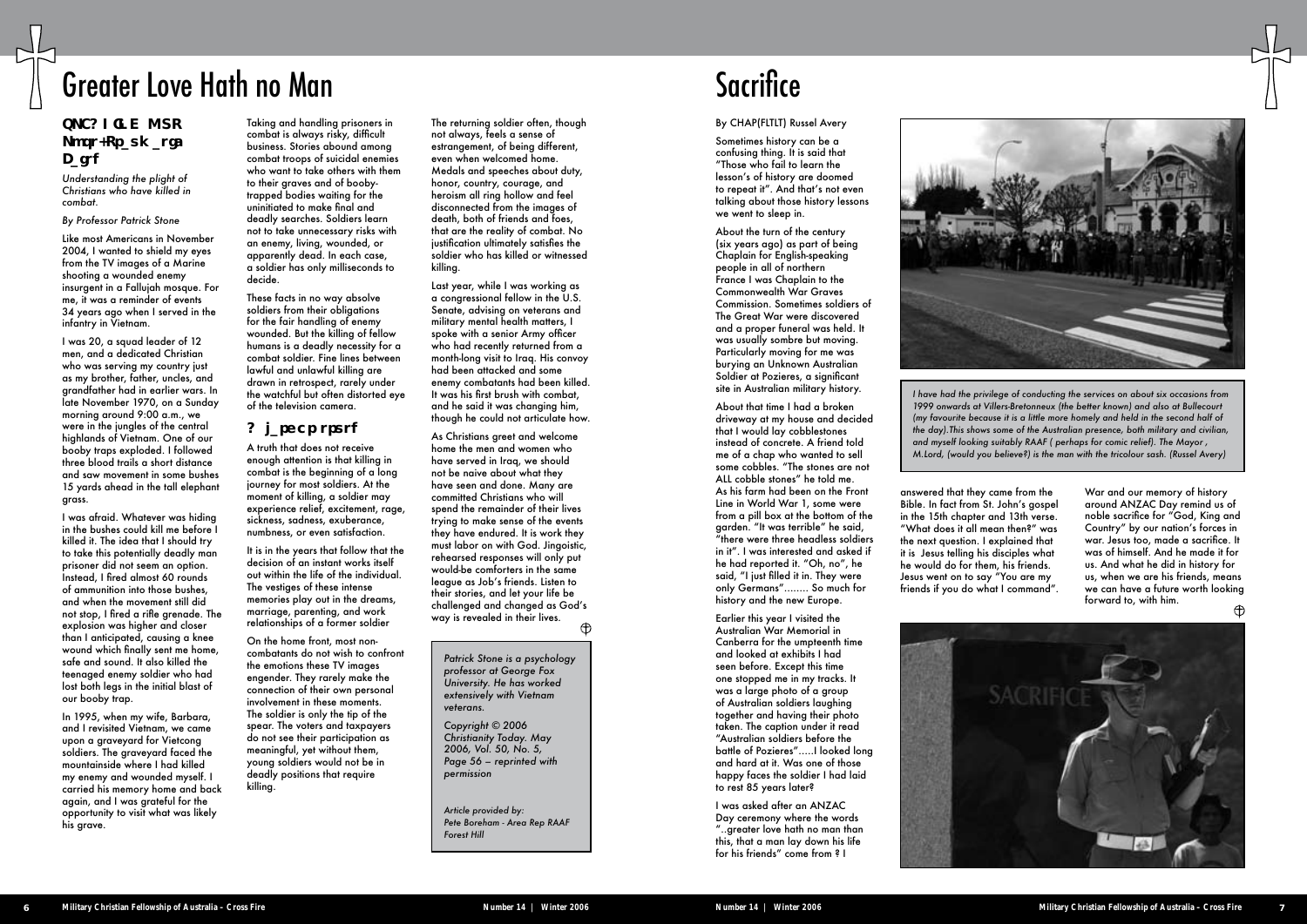#### A reflective look at this ancient custom.

By Lt Colonel J.T.Strong (retd) MLM., BCR

![](_page_5_Picture_21.jpeg)

On a cold and cloudy Saturday in June my wife and I attended the Trooping the Colour parade held at the Royal Military College, Duntroon, Canberra. 400 cadets marched on parade, immaculately turned out in their "blues". They were preceded by members of the College Military Band, resplendent in scarlet tunics and white helmets. On the command "Present Arms", the colours were marched on and then "trooped" through the ranks. The explanation of this ceremony read "The custom of carrying the colours has its origin in ancient and mediaeval times when , during battle, warring factions carried flags bearing family badges or armorial bearings to show the positions of commanders and to serve as rallying points."

Exodus Chapter 17 v 9 describes the rallying and encouragement of soldiers in battle when the Israelites were about to engage in battle against the Amalekites. Moses said to Joshua, "choose some of our men and go out to fight the Amalekites. Tomorrow I will stand on top of the hill with the staff of God in my hands."

- banner declared by Moses (Exodus 17 v 15)
- army formed through conscription (Numbers 1 v 2-3)
- order of battle given by God to Israel for the defeat of her  $1 - 34$

The ebb and flow of battle in correlation with Moses' uplifted or drooping arms imparted more than psychological encouragement as the soldiers looked up to their leader on the hill top with the rod of God raised high, and Moses' interceding for them. It demonstrated and acknowledged their having to depend upon God for victory in battle and not upon their own strength and zeal.

In Exodus Chapter 17 v 15 we read of the word 'banner' for the first time "and Moses built an altar and called it's name, 'The Lord is my Banner'."

If we now turn to the Book of Numbers we learn about men being conscripted into the army for the first time. Numbers Chapter 1 v 2-3 tells how the Lord instructs Moses to "Take a census of the whole Israelite community by their clans and families, listing every man by name, one by one. You and Aaron are to number by their divisions all the men in Israel twenty years old or more who are able to serve in the army." The army numbered over 600,000 fighting men covering an area of approximately 12 square miles!

In Numbers Chapter 2 v 2 we learn that for these 'clans' (regiments) to be effectively controlled, God required the Israelites "to camp around the Tent of Meeting some distance from it, each man under his standard with the banners of his family." The people followed the tribe's standard (colours, emblem, ensign) thus staying together, and keeping from getting lost. God ordered the twelve family clans of Israel into these marching units in order to better defend themselves and to conquer the country east of the Jordan River. They were to set out in the same order as they encamped with those assigned to the Camp of Judah setting out first.

So now we have:

enemies. (Numbers Chapter 2 v

*"..each man under his standard with the banners of his family." (Numbers 2 : 2)*

*"..under their standard ." (Numbers 2 : 3, 10, 17, 25, 31, 34)*

The 'standards' used by the clans (regiments) were the forerunners of today's 'Colours'. In the turmoil of battle they were a rallying point for the fighting soldiers. In "Trooping the Colour" before battle, each soldier had the opportunity to closely observe his battalion's standard/banner as it was trooped down the ranks. Thus, if separated in the heat of fighting, he could rejoin his comrades by recognising his colours and its' locality.

Similarly, such vivid imagery well describes the Christian soldier in the spiritual war against evil. When disorientated in the heat of battle we need a 'rallying point.'

*"O our God….we have no power to face this vast army that is attacking us. We do not know what to do, but our eyes are upon you" (2 Chronicles 20 : 12)*

Sin separates us from God. If we look to Jesus our 'Standard,' united under His Banner, He will reinstate and lead us through to victory.

When the Queen's standard flies over the fortress of Windsor Castle or any of her other residences, it indicates that the Monarch is in residence.

Is our 'Lord's banner' flying high over the fortress of our hearts, showing the King is resident therein?

Bible references: 'New International Version'

![](_page_5_Picture_49.jpeg)

*Jeremy Strong attended the Royal Military Academy, Sandhurst in the United Kingdom where he was awarded the Sword of Honour. He later served in the Rhodesian Parachute Battalion (RLI) and in the formidable Selous Scouts Regiment where he actively fought in a full-scale guerrilla war for 13 years. Now retired, Jeremy and his wife Deanne, live in the Southern Highlands, NSW.*

The retreat is open to all. Last year we had a wonderful mix of singles, married couples, families, older couples and families with only one parent attending. Our desire would be that all who come feel the bond of unity in Christ and that all will be touched by the awesomeness of God over the weekend. You do not need to be a member of MCF to attend. Come and be blessed!  $\bigoplus$ 

# For the Wives of MCF ... South Arrow Colour"?

"A Friend loves at all time and a girlfriend is born for adversity" Proverbs 17:17. I know that isn't exactly what it says, but I think in our case "girlfriend" is more meaningful than "brother"! God reminded me of that verse as my husband departed at extremely short notice to go on an Exercise early which then rolled into a deployment to East Timor. I immediately thought of the last time Mick was in East Timor and the beautiful friends He gave me to love me and our (then) 3 daughters. The friendships which were forged are so strong. It was those women who were among the first to make contact with me when they discovered that Mick had gone to Timor again. While they are now 1000's of kms away their friendships are just as valuable.

I was privileged to be able to speak at the first brief for families that 3RAR held to explain to families what was happening. The above verse was really on my heart, through times of adversity we need girlfriends, we need to have those friends who will love us no matter what and who will walk alongside us and share our load. The following is a little of what I shared with the ladies. I believe the message came from the heart of God and is so useful to all of us during the times when our husbands are away, whether it be for deployments or other reasons

The message consisted of 5 points (easy to remember as I have 5 children!).

- 1.It's okay to cry. Women, God created us as emotional human beings, we are relationship oriented and we should have soft hearts. Don't harden your heart, allow yourselves to feel sad and to cry. That does not mean that you aren't coping or that you are suffering from a major mental illness, it just means that you are sad and that is okay. A good cry often makes us feel a lot better doesn't it?
- 2.Keep yourselves busy. Plan things to look forward to, especially on the weekends which seem to be the hardest for most of the women that I talk to. Planning takes a bit of work, but reaps great rewards. Now, I can add in here for you Christian women, use the time to get closer to God. Spend more time in prayer, read a few more books, do a bible study of women in the bible, do something that you never seem to get time for when your husband is at home and that will fill in those long nights.
- 3.Make sure you have a girlfriend. This is where our verse comes in! We need each other. We need the body of Christ to love

us and support us. I expressed

![](_page_5_Picture_4.jpeg)

my desire to ensure that every woman at the meeting did have a girlfriend…whether it be another army wife, a civilian friend, a sister or a mother. One lady did not have that friend, she was newly married and new to military life. Do you know what was beautiful? As I mentioned this lady to a couple of Christian women in the battalion both immediately offered to be her friend, to love her and be a blessing to her. Isn't that awesome?!

- 4.Build each other up and encourage one another. Not only do we need a girlfriend but we also need to be a girlfriend. Reaching out to others and being a blessing is a wonderful spiritual principal. It stops us looking inwards and feeling "down" and it helps someone else. I encouraged the ladies to call one another and encourage one another, lift one another up and care for one another. As wonderful as the organisations are that support defence, often what we really need is just another person to give us a word of encouragement and to listen.
- 5.Finally, I reminded the ladies not to gossip. If they had a problem or it appeared that others were receiving benefits that they were not, I reminded them to call the unit and ask for clarification. Mostly there is a simple explanation. Gossip never helps a situation. As women, we are prone to fall into the trap of gossiping and as Christians we should constantly be reminding ourselves that this is not Godly

behaviour. Gossip pulls down and negates the good work of encouragement.

*I hope that these points are helpful and a useful reminder for you in your role as a Christian military wife!*

Shalom,

Janet Mumford

Ladies can I invite you and encourage you to seriously consider coming to the MCF retreat in October if you live within travelling distance? Some of us will be there without husbands due to deployments etc. Last year the children had an awesome time in the children's programme and once again this year we will be running a crèche for the under school aged children. The crèche workers are a beautiful, very experienced Godly (and retired RAAF) couple who love children. How do I know all this, they are grandparents to our children! I have a team of ladies praying and preparing ways that they can bless you. We would love to have you come along so that we could bless you and encourage you in your role both as a Christian and a military wife!

By Janet Mumford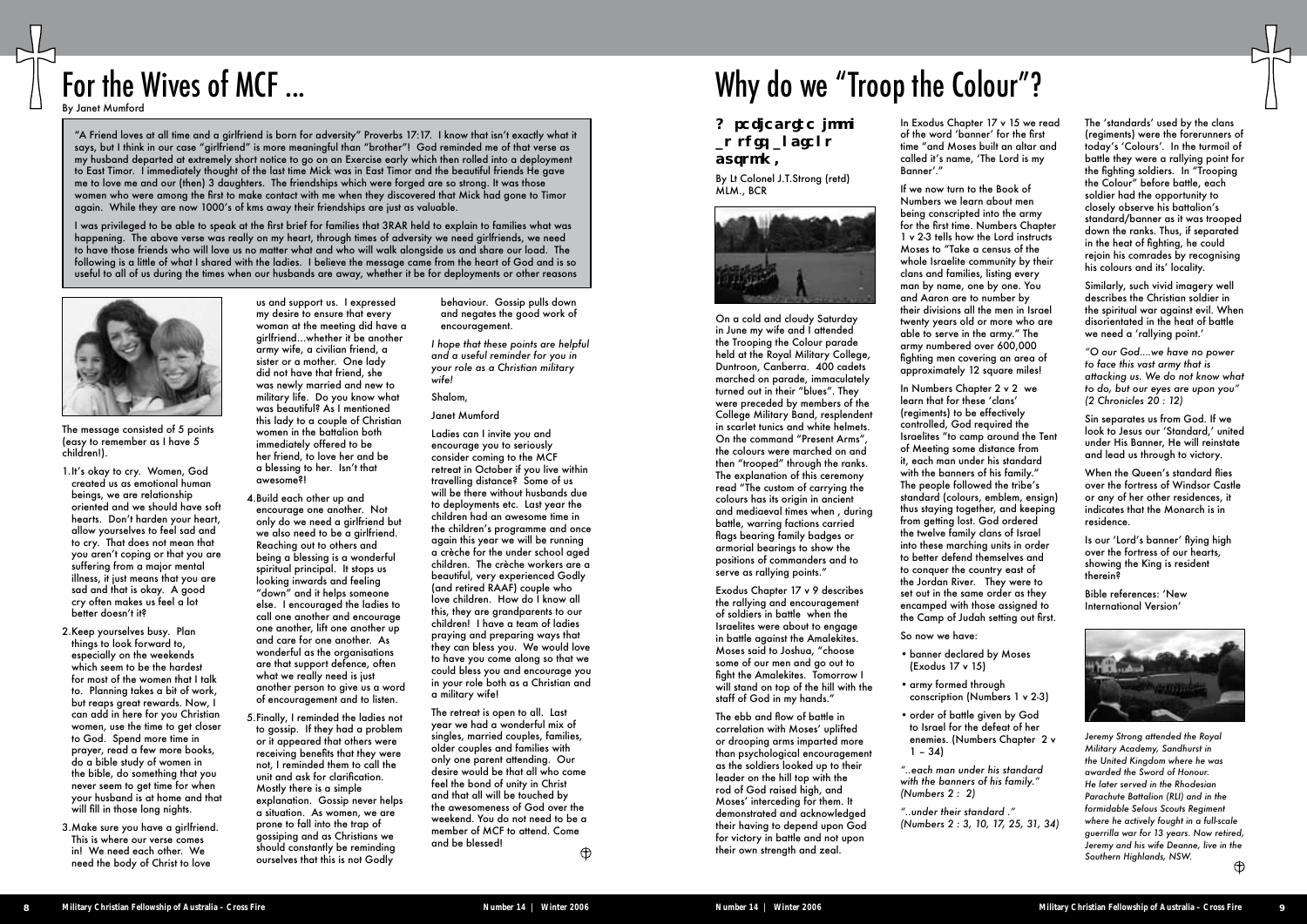### Letter of Encouragement from Abroad

From Cdr Brian and Mrs Jean Parker

Australia is more than three quarters the size of Europe with its 42 countries and has about 3% of its population. It is, without doubt, the most intriguing country in the world, its unique flora, fauna, people and landscape, evoke wonder alike from the sombre scientist to the inquisitive child.

It was our privilege and pleasure to visit family and friends down under during the month of May and, using the home of my brother in Healesville near Melbourne as our base, Jean and I ventured as far north as Nambucca Heads in NSW to encourage friends with whom we had shared the gospel back in the 70s and as far west as Ballarat to visit Tony and Ethel Holloway, ex Royal Navy and MAF (explanation required). In between we had a happy return to the home of Lt Cdr Ron and Gloria Robb in Toongabbie, Sydney during which I stood in the car park slot of Darlene Zschech at Hillsongs Church!! Ron and Gloria very kindly drove us to Canberra where we were mistaken for someone important and given a delightful lunch by the Military Christian Fellowship of Australia in the Defence HQ. It was most encouraging to see how seriously the Department of Defence takes the spiritual dimension of life in the military, affording MCF of A office space and facilities within an ADF building. Time spent around a coffee table with Principle Naval Chaplain Eric Burton was for us inspirational and we hope for him at least useful ! A gathering of MCF folk at the home of Russell and Helen Bielenberg, who were our gracious hosts in Canberra, gave us an opportunity to share something of what is happening in Europe and to give a word of encouragement concerning imminent deployments of Australian defence force personnel to such troubled regions as East Timor

## Letter from Abroad

and Sudan. Since returning home we learned with great pleasure of Helen Bielenberg's award of the Medal of the Order of Australia in the Queen's Birthday Honours List "For service to the community in the area of chaplaincy services, particularly through the Military Christian Fellowship of Australia."

Overshadowed by Asia but retaining something of the British ethos that saw the ANZACS heroically prominent in two world conflicts, Australia's political

influence in its region and in the world, its renown sporting prowess, (3 - 1 against Japan in the football world cup!) and its adherence to its spiritual heritage reflect a strength of character from which we Europeans could learn much. We were arateful for hospitality received, fellowship shared and the overriding sense of oneness with God's people in this great country.

 $\bigoplus$ 

Pax Vobiscum,

![](_page_6_Picture_9.jpeg)

Cdr Brian and Mrs Jean Parker recently visited Australia from the United Kingdom. In this letter they provide encouragement for us all as we work for God's Kingdom.

![](_page_6_Picture_11.jpeg)

#### Media Campaign in Major Defence Cities

By Peter Ellis (LCDR, RAN) Webservant www.mcf-australia.com

In late 2005 the first "Jesus. All About Life" (JAAL) media campaign was run in Adelaide; in March and April 2006, it ran in Canberra; in 2007 it is planned to be run in Brisbane and Darwin, with a possibility of it also being run in Sydney.

The point of this media campaign is to raise awareness that Jesus is relevant to Australia, and to give an opening for Christians and their churches to meet and talk to people who are seeking meaning in their life.

The campaign was devised by the Bible Society (NSW). Its public face for internal teaching materials is Pastor Karl Faase (pronounced Fay-zee), a well known Baptist minister in Sydney and previously presenter of Christian Television's "Face to Face" program. He also fronts the 5 session video course that is available to participating churches and groups.

It's important to realise that Christians are familiar with the jargon of the church and, from the perspective of people not familiar with church we often use jargon to 'bore' people who come to a church "out of the blue". The campaign seeks to lighten the feeling of the community towards Jesus and faith, and open a route for them to seek more information. For those who were not in Adelaide or Canberra, you can see the TV ads by going to www.allaboutlife.com.au and downloading the mini-screen versions.

The Canberra campaign began with meetings of a steering committee in the lead-up to Adelaide's campaign in late 2005. I was a member of the media strategy sub-committee, that determined that we would run ads in the lead-up to Easter: on the three commercial TV channels, staggered around the

# "Jesus. All About Life"

Commonwealth Games; in the city-wide community newspaper's weekly TV guide; on bus sides; on commercial radio; in several community radio stations, including the local Christian station; with flags along the poles on one of Canberra's major thoroughfares; in regional newspapers and radio stations; with the JAAL banners at participating churches. A finance sub committee then had the job of working out how to reach the required financial target, by approaching businesses and individuals. Another sub committee activated a booth at the Canberra Show, and trained operators for the call centre that ran at a church complex. A local Anglican bishop headed the main organising committee. In all, over

# Baptism

Holy Water: Recently Chap Kent Williams, Chap for the Defence Intelligence Training centre Canungra (DIntTC), took the plunge when he baptized Air Force Cpl Shane 'Donny" Donaghy from DIntTC. With the current water restrictions enforced throughout Queensland, Chaplain Williams opted for the only large body of water in the area, the Kokoda Barracks swimming pool. The baptism took place in lane six, with the other lanes booked for practice for the upcoming Kokoda swimming carnival. Chap Williams said, "Not only do I get to perform a baptism, but I also get a chance to have a quick swim after to cool off".

(Reproduced with permission from Army News March 23, 2006. Photo by WO2 Wayne Ryan.)

![](_page_6_Picture_24.jpeg)

160 churches from the greater Canberra region (TV viewing area) participated. They branded specific events for JAAL and got publicity for these through the web site.

The Canberra response centre answered many hundreds of emails, calls and SMS messages, and despatched the JAAL booklet with its testimonies by leading community figures and a Gospel to those seeking the information.

If you would like to know more the organisational web site for the campaign is at www. jesusallaboutlife.com.au where some pictures are available.

![](_page_6_Picture_34.jpeg)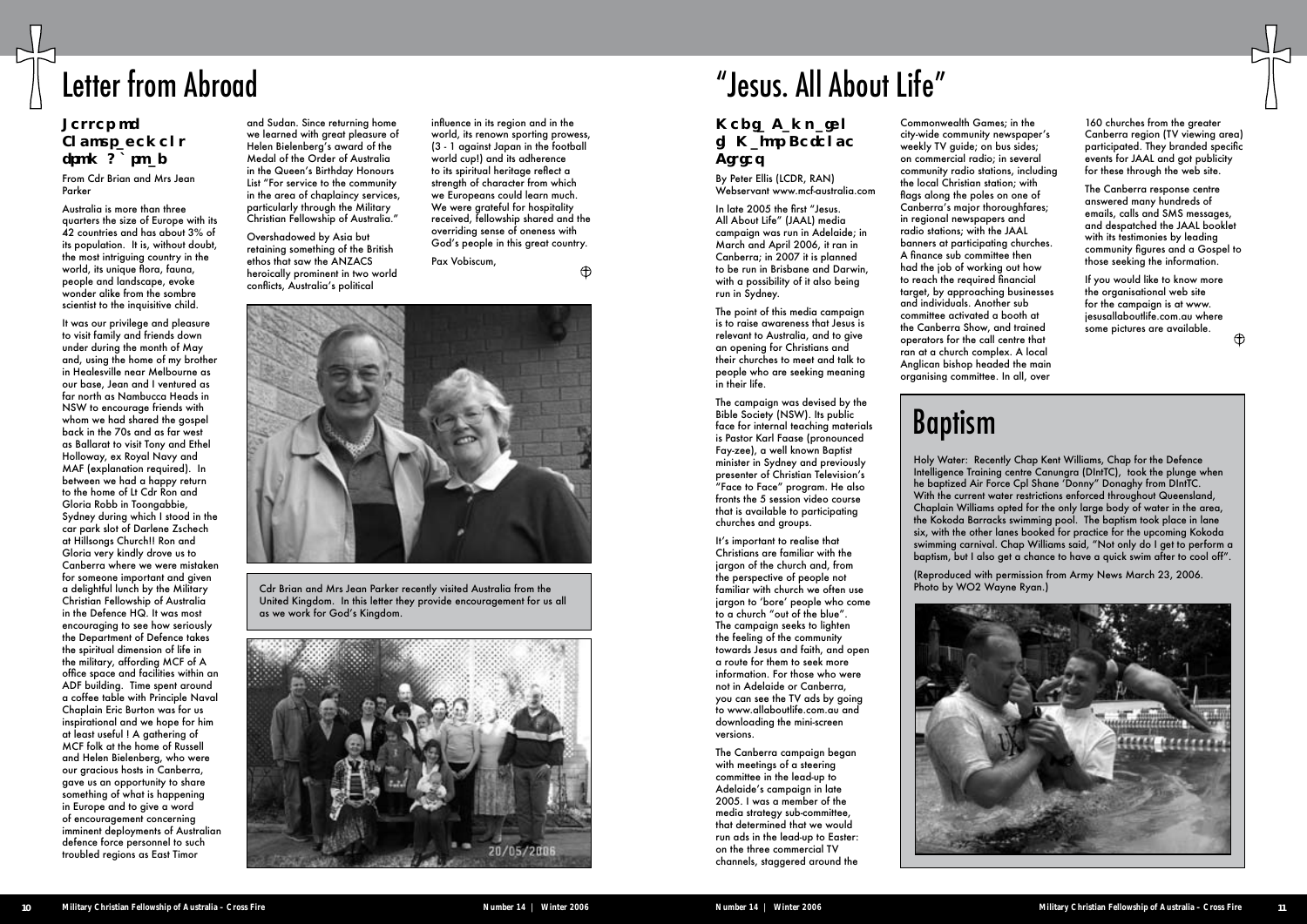### MCF Date Claimers 2006

- MCF Retreat 2006 20 to 22 Oct 06
- MCF AGM 2006 Nov 06, TBA
- Forum of Christian Military Ministries – 15 to 16 Nov 06

Need to claim a date? Email the office.

![](_page_7_Picture_27.jpeg)

# MCF CENTURIONS

"I tell you the truth; I have not found anyone in Israel with such great faith." These were the words that Jesus used to describe the Centurion in Capernaum. Imagine that; a military Christian getting such a rap from the Son of God. The bible tells us only a little about this man in Luke's gospel, Chapter 7. We do know he cared for his men, loved and served his nation, was generous in supporting his local ministry, was humble, was decisive, and had a very simple but rock-steady faith.

Why aren't we all like this Christian?

#### Why is he so rare?

The ADF needs Christians like this Centurion. MCF needs members like this Centurion, members who are willing to support with prayer, finances, and faith. We need members who are willing to go beyond just reading about military Christianity in Cross Fire. We need members who want to see MCF impact the ADF for Christ. We need members who are so led by the Lord to achieve our mission and objectives that they will partner with Council in providing prayer, encouragement, regular financial support, and rock-like faith.

Want to be one of our Hundred? Fill in the application form and send it to the MCF Office.  $\bigoplus$ 

So, MCF announces the launch of the MCF Centurion program. This program aims at finding 100 MCF members who will become Centurions.

#### An MCF Centurion:

|                        |                                                                                                                | Rank/Title: _____ Full Name:__________________________________Employee ID (if serving ADF or APS): __________                                                                                            |          |
|------------------------|----------------------------------------------------------------------------------------------------------------|----------------------------------------------------------------------------------------------------------------------------------------------------------------------------------------------------------|----------|
|                        |                                                                                                                |                                                                                                                                                                                                          |          |
|                        |                                                                                                                |                                                                                                                                                                                                          |          |
|                        | Town/Suburb:_________________________________State: _____________________________ Postcode: __________________ |                                                                                                                                                                                                          |          |
|                        |                                                                                                                |                                                                                                                                                                                                          |          |
| As an MCF Centurion I: |                                                                                                                |                                                                                                                                                                                                          |          |
| 1)                     | Commit to pray weekly using MCF's prayer calendar.                                                             |                                                                                                                                                                                                          |          |
| 2)                     | Commit to financial support of at least \$5/fortnight as follows (select one):                                 |                                                                                                                                                                                                          |          |
| ٠                      |                                                                                                                | I have made a \$__________________ per fortnight allotment via DEFPAY to allottee #122.                                                                                                                  |          |
|                        | account (BSB 803205, Member 66126).                                                                            | I have arranged an auto transfer of \$_____________ per fortnight to MCF's DEFCREDIT                                                                                                                     |          |
|                        | Please contact me in twelve month's time to renew my pledge.                                                   | Find attached my cheque of \$________________ to cover one year's support.                                                                                                                               |          |
| 3)                     |                                                                                                                | Agree to promote MCF by displaying MCF advertising provided to me in my local area and church.                                                                                                           |          |
| 4)                     |                                                                                                                | Do/Do not (circle one) wish my name to be listed in Cross Fire as an MCF Centurion.                                                                                                                      |          |
| 5)                     | sneak previews of Cross Fire and MCF products.                                                                 | Do/Do not (circle one) wish to receive quarterly updates about MCF including an email from the<br>Chairman about the recent happenings in MCF, Treasurer reports so I can see my gift working, and       |          |
| 6)                     |                                                                                                                | Do/Do not (circle one) wish to receive a Centurion Pack of signature items including a Centurion<br>coffee mug, MCF Centurion lapel pin, a 15%-off coupon for Koorong bookstores, and Principles of War. |          |
|                        |                                                                                                                | Appointment Approved: ____________                                                                                                                                                                       |          |
| Date:                  |                                                                                                                |                                                                                                                                                                                                          | Chairman |
| Return to:             |                                                                                                                |                                                                                                                                                                                                          |          |
| MCF-A                  |                                                                                                                |                                                                                                                                                                                                          |          |
| CP4-3-046              | Department of Defence, CANBERRA ACT 2600                                                                       |                                                                                                                                                                                                          |          |
| OR fax 02 6266 2530    |                                                                                                                |                                                                                                                                                                                                          |          |
|                        | Only MCF members can become Centurions.                                                                        |                                                                                                                                                                                                          |          |
|                        | MCF membership forms are available from the MCF website, National Office, or in Cross Fire.                    |                                                                                                                                                                                                          |          |
|                        | Centurions appointed before March 2006 will be listed as Inaugural Centurions.                                 |                                                                                                                                                                                                          |          |

- 1) Commits to pray using MCF's weekly prayer calendar; rain, hail, shine, or deployment!
- 2) Receives a Centurion Pack of signature items to personally recognise their commitment. This will include a Centurion coffee mug, limited edition MCF Centurion lapel pin, a 15%-off coupon for Koorong bookstores, and Korean War veteran Jim Wilson's handbook on strategic evangelism, Principles of War!
- 3) Commits to give at least \$5 each fortnight, either through allotments or annual lump sum, to MCF!
- 4) Receives regular updates about MCF including emails from the Chairman about the achievements of MCF as they happen, Treasurer reports so they can see where the money is going, and sneak previews of Cross Fire and MCF products!
- 5) Agrees to promote MCF by displaying MCF advertising in their local area and church!

### Military Christian Fellowship of Australia

Campbell Park Offices, CP4-3-046, Canberra, ACT, 2600

Tel: 02 6266 4948 Fax: 06 266 2530 email: office@mcf-australia.com www.mcf-australia.com

May God bless those who have committed to make a difference in the ADF through prayer and support for MCF:

Jonathon Finch Bob Stephens Troy Urlichs Shaun Webb Glen Chalker Rob Sutherland Blessings also to those that choose not to be named

Honorary Centurions

Russell and Helen Bielenberg, for long service for the Lord in MCF

Douglas Randell Nathan Runham Mick Mumford Janet Mumford Nick Filter Ernest Horth James West

# I would like to make a difference in the ADF by becoming an MCF Centurion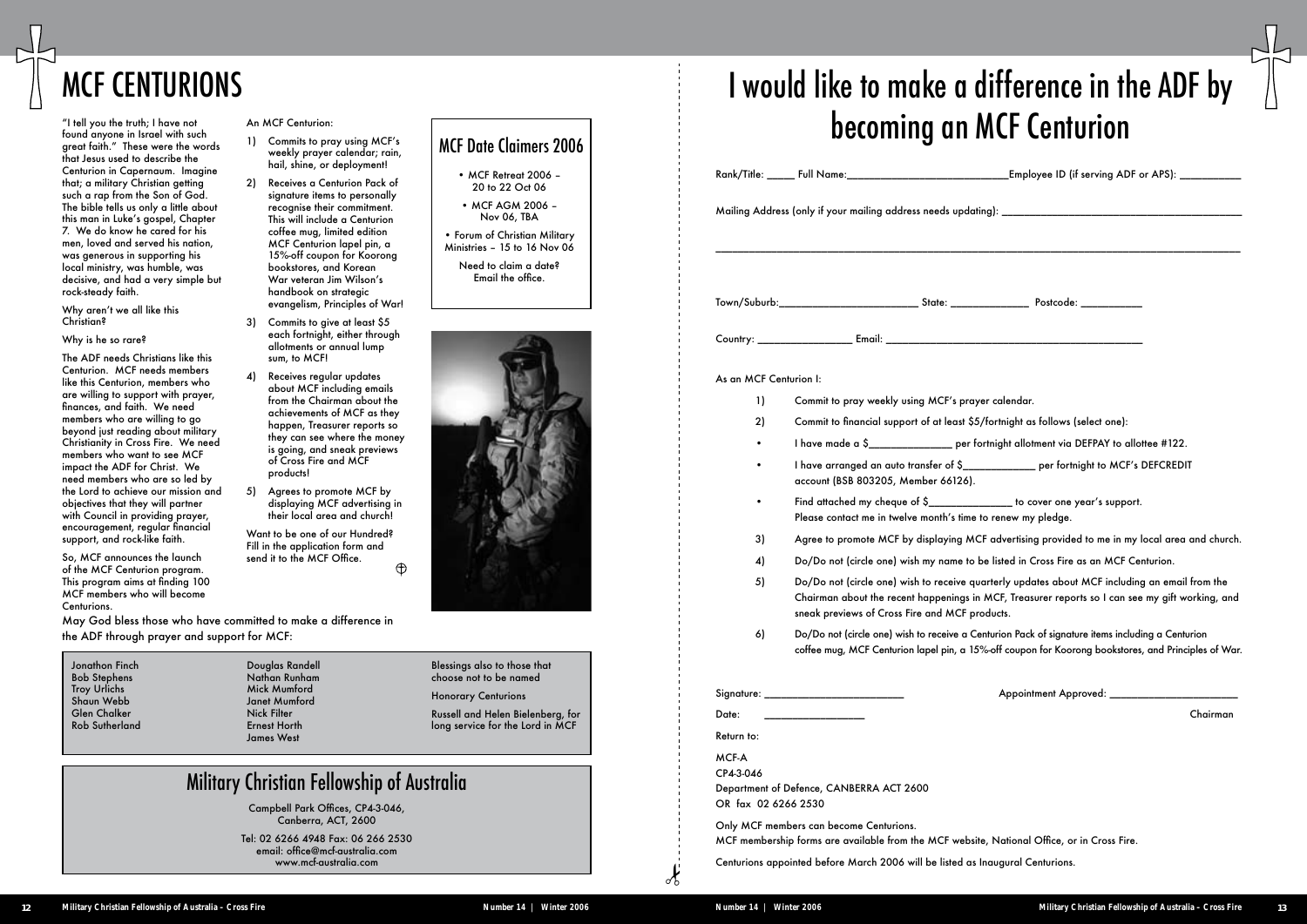### MCF Prayer Calendar Oct-Dec 2006

Bless you and thankyou for praying for MCF! We ask that you pray the points on this calendar once a week, on the week commencing the date listed. Each week has three points, the first relating to all those in Defence, the second relating more specifically to members of MCF, and the third relating to other Christian organisations who also minister and witness to Defence personnel. Our unity with these other organisations is very important. We are all part of Christ's body and each serve a different function to His glory. It is wonderful to be able to bless these organisations with prayer and practical support.

### Not been to church in a while, but got this far and want to know more about being a Christian?

It may surprise you to know that it is not about being religious. "Religious" just means doing something regularly. You can religiously go to happy hours in the Mess for instance. Some people even think being a Christian is a "racial" thing like being of European or Asian heritage. Rather Christianity is about a personal relationship with the maker of our Universe through His son Jesus. It is about admitting we are not good enough to live in this world let alone the next and seeking God's mercy so that we can. The bible tells us that we need only knock on the door of the Lord and He will open it. How do you do this? Go and see a Chaplain. Walk up to him or her and say, "Hey Padre, I was reading the MCF magazine yesterday and was hoping you could tell me a bit about this Christian thing." Or go and see someone you know who practises their Christian faith, perhaps the person you

borrowed this magazine from. If all else fails call the MCF Staff Worker! But whatever you do don't wait until it is too late. In the movie "Gladiator" Russell Crowe says, "What we do in life echoes in eternity." Christians would say "Who you know in life (Jesus) determines your eternity."

#### 2 October

- ACM "Angus" Houston, CDF, his family & his staff. For strength, wisdom in decision making & safety when travelling.
- MCF Chairman Mick Mumford & his family. That they shine out the glory of God as they serve Him.
- Soldiers for Christ praise God for these men and women & their heart to serve via Catholic lay ministry. Pray for new doors to open as they complete their studies.

- Defence Community Organization (DCO) Give thanks for the provision of DCO to our military families. Pray for those who work in DCO that they will have strength, understanding, and capacity to help.
- Forum of Christian Military Ministries (FCMM) meeting 15/16 Nov. For a spirit of unity and encouragement amongst those that meet.
- Association of Christian Conferences, Training & Service (ACCTS). For Russell and Helen Bielenberg as they serve in this ministry. For strength, health and wisdom as they reach out to others.

#### 9 October

- The Minister for Defence, Brendan Nelson. For wisdom & discernment as he makes decisions concerning the ADF.
- **MCF** council members. Give thanks for those that serve military Christians in this way. Pray for wisdom, discernment.
- Chaplains. Pray for these men & women that they find favour with those with whom they work & that many doors would open for the gospel to be preached.

### 16 October

- The Chiefs of the Army, Navy & Air Force. That they would have good counsel and support.
- MCF retreat (20 22 Oct). For safety for those travelling to the retreat, for a great time of fellowship and teaching.
- Everymans. For David Hawke leading this ministry, for courage, strength and God-given opportunities for advancement of this ministry into new areas.

#### 23 October

- For all of our military leaders. That they be men and women with servant hearts, respectful of those they lead and mindful of the responsibility that they carry.
- Deployed MCF members. That they keep the faith, hold on to what is true and grow spiritually as a result of their experiences.
- Salvation Army. For Bob & Mel Stephens as they lead this organization. For wisdom, strength and good health.

![](_page_8_Picture_18.jpeg)

#### 30 October

Hanlon as he leads this organisation into a new year. $\bigoplus$ 

- Chaplains. For Christians within the ADF to provide friendship, fellowship and encouragement to our Chaplains.
- Leaders of MCF groups. That they would be empowered by God in the role they fulfil. That they & their group would be a powerful witness to others around them.
- Fighting Words. For doors to open as they seek to expand their outreach into other training institutions.

#### 6 November

- Deployed Service Personnel. For safety while deployed. For opportunities to hear and receive the gospel message.
- MCF AGM. Pray for God's will to be done. For those who vote to have the mind of Christ regarding decisions that need to be made.
- Navigators. Pray for more ministry opportunities at ADFA.

#### 13 November

#### 20 November

- Pray for many lives to be touched & changed through the "Alpha for the Forces" programme being run in some Navy bases.
- Families of those MCF members who are deployed. For continued strength, protection & spiritual growth. For the body of Christ to be a practical encouragement to those in this situation.
- Association of International MCFs (AMCF). For many to step forward to help in the planning of the AMCF regional conference to be held in Brisbane in September 2007.

#### 27 November

- Pray for protection for our Air Force personnel. Pray for Christians to be shining lights on RAAF bases.
- MCF prayer warriors. Pray for their spiritual & physical protection. Give thanks for the increasing number of prayer warriors. Pray for more!
- Reserve Chaplains. Give thanks for these men & women who are willing to serve in this way. Pray that they would feel part of the military Christian network.

#### 4 December

- Pray for protection for our Army personnel. Pray for Christians on bases to be good witnesses.
- For more MCF workers. Pray for an increase in the number of MCF groups that meet, for more leaders & for more "willing hands".
- Soldiers for Christ. Pray for Chaplain Gary Stone as he trains & equips these men & women to "know Christ better and make him known".

#### 11 December

- Pray for all our training institutions. That there would be unity amongst the Christian organisations represented, that God would be glorified & that many will turn to Christ.
- Chaplains who are MCF members. That they be encouraged & blessed as a result of their involvement with MCF.
- Salvation Army. Grant many opportunities for these representatives to witness for Jesus. Guide & bless them in their support to the ADF & provide for their material needs, welfare & spiritual growth. May they stand firm in the truth of your word, keep their eyes on Jesus & be filled with His peace.

#### 18 December

- Deployed military personnel (around 4000). As they face Christmas away from family pray for their protection & that the truth concerning Christmas would be revealed to them.
- Retired MCF members. That they would feel valued & their wisdom & experience would be passed on to the next generation.
- Navigators. For National Director Mike Johnson, for strength, wisdom and good health as he leads.

#### 25 December

- Pray for a renewal of the use of military chapels. For their full potential to be met, for new ministry opportunities & for strategically placed men & women to implement them.
- Operation Fruitful Tree. For more of this vision to be implemented in 2007. • Fighting Words. For Mike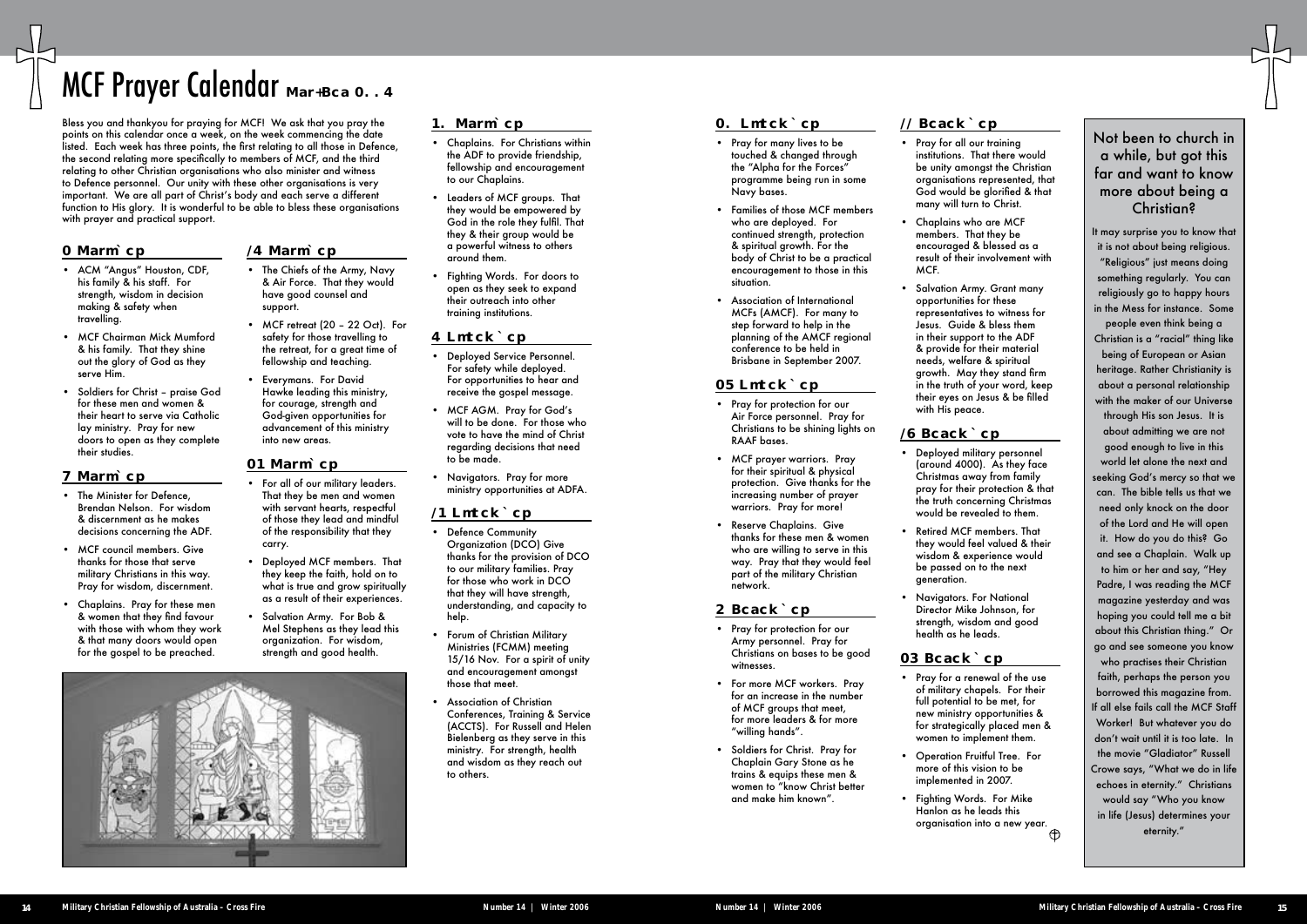![](_page_9_Picture_31.jpeg)

We learn as we mature that few things go precisely as planned. We learn to expect the unexpected, to prepare contingency plans and to have alternative systems in place. We practise risk management and value flexibility. We review past activity and then apply lessons when planning future events.

#### By CHAP Peter Robert Rose

But have we learned about communicating with God, even before the planning begins? Have we established patterns in our lives of looking to God for leadership, listening to Him and only then setting our planning systems in place in accordance with what we believe to be His will?

This article draws on examples from Scripture to remind us to consult fully with God before, when and after we establish our plans. It encourages us to select, adopt and adapt what Jesus taught and practised. Scripture presents diverse models for reaching significant decisions. How do we know which model to apply for each situation?

Acts 13 opens with the church inAntioch worshipping and fasting. We are not told whether they were planning a mission. Yet the Holy Spirit spoke during their worship and commanded they set apart Barnabas and Saul for the Spirit's work. After fasting and prayer, the church placed hands upon Barnabas and Saul and sent them off. The Antioch church evidently was open to the Spirit's leading, and certainly was ready to comply with the command they received. A lesson for us is to be a worshipping community, open to the leading of the Spirit, and courageous enough to comply when directed to do so.

Some have used Acts 1:15-26 to demonstrate the consequences of our planning ahead of the leading of the Holy Spirit. Peter explained to the gathered believers the need to identify another to replace the traitor Judas. They proposed two men, Joseph and Matthias. Then they prayed. They asked God to show them who was to take over the apostolic ministry from Judas,

## Praying then planning

then they drew lots. Some consider they proceeded without God's guidance. I am less convinced; I believe we do not err in asking God to close doors before us if something we pursue is contrary to His will.

Are we meant to plan at all? Should we just cruise through life looking to God to provide all that He knows we need at the appropriate time? We recall that Jesus instructed his followers not to be anxious about anything. We are more valuable than birds, we are more important to God than the lilies of the field (Luke 12:22-34). We are not to worry but rather we are to seek God's kingdom as first priority. Does this mean that if we plan an activity we are disobeying or disrespecting God? I think not. Jesus used hyperbole to reinforce his messages. Luke's Gospel also records (14:28-30) Jesus' explaining how important it is to count the cost before undertaking a large or expensive venture: "Suppose one of you wants to build a tower. Will he not first sit down and estimate the cost to see if he has enough money to complete it?"

Jesus also taught that a consequence of such planning might be to decline to act (Luke 14:31-33). If a plan reveals one's resources are inadequate, do not embark on a risky venture (in Jesus' example, do not go to war). Avoid a course of action that would result in failure.

Luke also records that Jesus wants us to be wise in our stewardship (19:15-26). Thorough planning should prevent us from misusing the resources entrusted to us. We are to be prepared (Luke 12:35-44); this includes gathering those tools and resources we might possibly need for the tasks ahead. We are advised to build on a sure foundation, not taking unnecessary risks (Luke 6:47-49).

Let us look beyond what Jesus taught, to what he practised. An outstanding example of our Lord's praying before making a significant decision is when he chose his

![](_page_9_Picture_12.jpeg)

twelve disciples (Luke 6:12-16). "Jesus went out to a mountainside to pray, and spent the night praying to God. When morning came, he called his disciples to him and chose twelve…" Luke's account clearly links Jesus' prayer with his decision of whom to select. He consulted God – and he spent at least the entire night doing so!

Does this give us adequate guidance on the way we are to apply the injunction to "Pray and Plan"? In essence, we should obey the advice of the Proverb to "commit to the Lord whatever (we) do, and (our) plans will succeed" (Proverbs 16:3).

- We need to listen to God – Father, Son and/or Holy Spirit (Acts 3:22b) as we pray, and not do all the talking.
- We need to heed what God tells us (Luke 6:47b) and act on what we hear.
- We need to be prepared to have our plans change, because we do not know what might happen tomorrow (James  $4:14$ ).
- We must allow the Holy Spirit to work and to move as God wills, and not be so rigid that we deny Him opportunity (Acts 4:31).

There is much we can learn from the relationship between Jesus and his Heavenly Father. • Jesus expects us to ask for

- wisdom (James 1:5).
- We are to be confident that we will receive that for which we ask (Luke 11:9-10, Mark 11:24).
- Even if we do not know what precisely it is we are to ask for, we can rely on the Holy Spirit to intercede for us (Romans 8:26-27).

As military people, we accept planning to be an essential part of our profession. Comprehending the need to plan in the workplace, we are able to extend that need into our social and sporting activities and into our family environments. "Pray and Plan" gives us a model to apply in all aspects of living. The challenge is to apply it consistently. We should devise means of doing this, even if we must pray privately when planning with people who might not share our faith.

The Military Christian Fellowship of Australia has encouraged us to apply "Pray and Plan". But have we established it in our thought processes and regularly practised it, both as individuals and in our faith communities?

#### "Praying then Planning": Author's Note

The original concept of "Pray and Plan" is attributed to Major General Sir Robert and Lady Ewbank of the United Kingdom. I am aware of tracts from the Officers' Christian Fellowship in the United States (for example, "Pray and Plan" by Paul C. Pettijohn) and from the Officer's Christian Union in the United Kingdom (for example, How to Run a Pray and Plan Team" by Lieutenant Colonel Richard Sandy RE). I am aware too that on a visit to Australia, the then President of the Association of Military Christian Fellowships, Major General Sir Lawrence New, conducted a "Pray and Plan" seminar.

 $\bigoplus$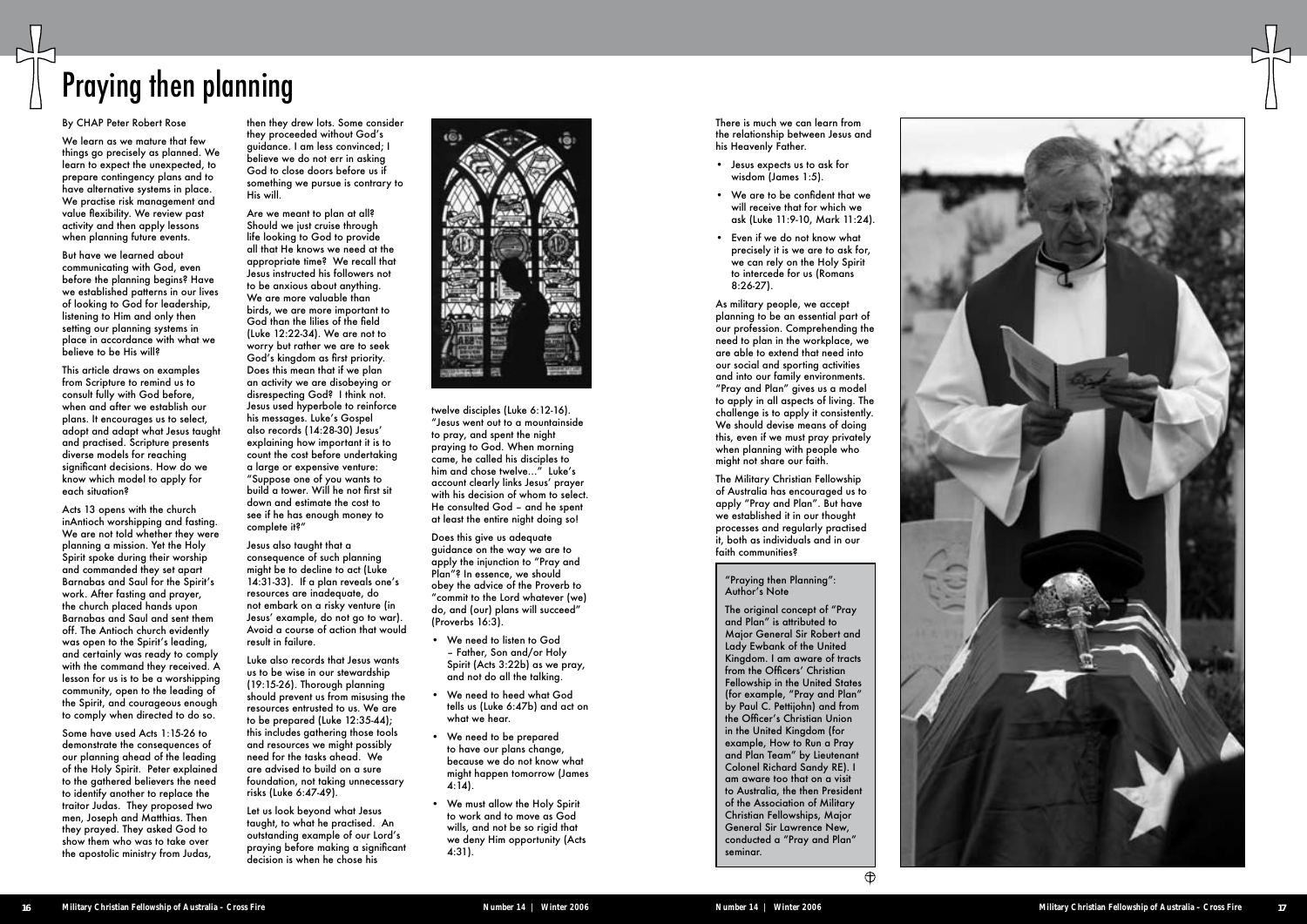![](_page_10_Picture_38.jpeg)

Did you know that MCF has an awesome team of prayer warriors that are praying for the ADF and for military Christians? Some are defence members, some chaplains, some wives, some are retired, some are civilians who have a heart for defence and some are young mums. Would you like to join this team? You do not have to be a gifted intercessor (although if you are that is great!), all that I ask is that you have a heart to pray for the ADF.

How does it work? You are added to my email list and as I become aware of issues needing prayer I email them out to the team. I try to keep to a maximum of one email a week (and often it is less than this) so that you are not overloaded.

If you are excited by this wonderful ministry then can I encourage you to get involved? You can email me at chairman@mcf-australia.com and you will be included in the email distribution list.

If anyone has prayer points, then please also email me at the above address and I will ensure that these are distributed to our team of prayer warriors. This service is available regardless of whether or not you are a prayer warrior.

"The prayer of a righteous man is powerful and effective" James 5:16b

Blessings!

Janet Mumford

![](_page_10_Picture_8.jpeg)

## From the Prayer Co-Ord....

### Deployment Pack News

 $\bigoplus$ 

In recent times 'Deployment Packs' have been sent to areas of operation overseas. The material contained within these packs aims to assist those deployed in getting to know God better through His word. Recipients of the pack are encouraged to contact their operational chaplain or MCF, using the MCF website or by letter for support.

#### Acknowledgement:

MCF would like to thank Derek Kelly and Sons of 4 Scullin Place, Scullin for producing 5000 prayer cards at no cost for inclusion in the deployment packs.

# Staff Worker SITREP

#### By Jon Belmonte

The last few months have been extremely hectic and busy in the office.

Our Chairman LTCOL Mick Mumford has been deployed to East Timor; and our Vice Chairman LTCOL James Van Heel has been deployed to the Sudan. Please pray for their safety and that of their loved ones at home.

The work load in the office has increased considerably; and I would like to thank God for the blessings of MCF members who have taken on extra duties. I remember that extra duties always had a bad connotation when you received them, but to have extra duties for the Lord's work is a cherished blessing.

I have managed to get to the Melbourne area and visit a handful of people at RAAF Williams and Point Cook; I am looking forward to returning and speaking to the wider base and Chaplaincy.

#### WAGGA WAGGA:

Wagga has exploded in outreach, basically due to the diligent services of our Area Reps, Wagga is now organising Tri- service MCF events, MCF Breakfasts with guest speakers, BBQ's etc.

- ADF Chaplains as they Minister to all within the ADF.
- ALPHA in the Forces
- MCF Retreat
- AGM MCF
- Everyman's Welfare Services
- Red Shield Defence Services

RAAF Wagga is already Triservice in the instruction of some trades & will be the home of the RAAF Recruit School (RTU) in a few years. RAAF Edinburgh is transferring the Recruits back to Wagga. Wagga is originally the home of the RAAF Recruit training Unit prior to the 1950's.

Wagga: Army Recruit Training Centre (ARTC), another great location to reach out to the young men and women of the Army. Please continue to pray for the chaplaincy and the Everyman's welfare service located on base.

#### DEPLOYMENT PACKS:

Deployment packs have been remodelled and now carry an updated colour logo and have been slightly restyled. The

![](_page_10_Picture_48.jpeg)

deployment pack ministry is now in full production mode again after a few small delays. I would like to give thanks for the blessing of 1500 small gospels donated to us by the Bible Society of Australia.

We were also further blessed by the donation of 5000 MCF prayer cards; donated by Mr Derek Kelly; of Kelly and Sons printers in Canberra.

It is my prayerful desire to see that every ADF member being deployed has the opportunity to receive a deployment pack. Deployment packs contain a small gospel, bible study, Message about Christ and a welcome from MCF, as well as prayer cards and contact details. If you are deploying or have a friend who is deploying see your ADF Chaplain or contact the MCF office.

#### ALPHA to the FORCES:

Alpha courses designed purely for our unique military environment and lifestyle. A fantastic idea that is still in the trial mode; and I would sincerely ask that as the programme is rolled out, you would support this in prayer.

MCF Retreat:

The 2006 MCF retreat is happening in the beautiful location of Fitzroy Falls, I would earnestly encourage you all to attend to what will prove to be a fantastic weekend. For a full run down see the retreat application in this copy of Crossfire

#### CENTURION:

The Centurion programme has a number of members; I would urge you all to prayerfully consider becoming a 'Centurion'. Centurions commit to pray weekly using MCF's prayer calendar and further details are found in the previous pages.

Centurions receive a specially branded MCF Centurion lapel pin and coffee mug as thanks for their ongoing support of MCF. "Centurions – God's Warriors in the ADF"

#### AGM:

that time of the year has arrived and the MCF AGM will be held in Canberra on the Thursday the 17th of November. All members who wish to nominate for any position are request to forward their details to the MCF office. Being posted in Canberra is not a prerequisite. However the position of Chairman and Vice-Chairman must be held by a Commissioned Officer (serving or retired).

#### Also Pray for: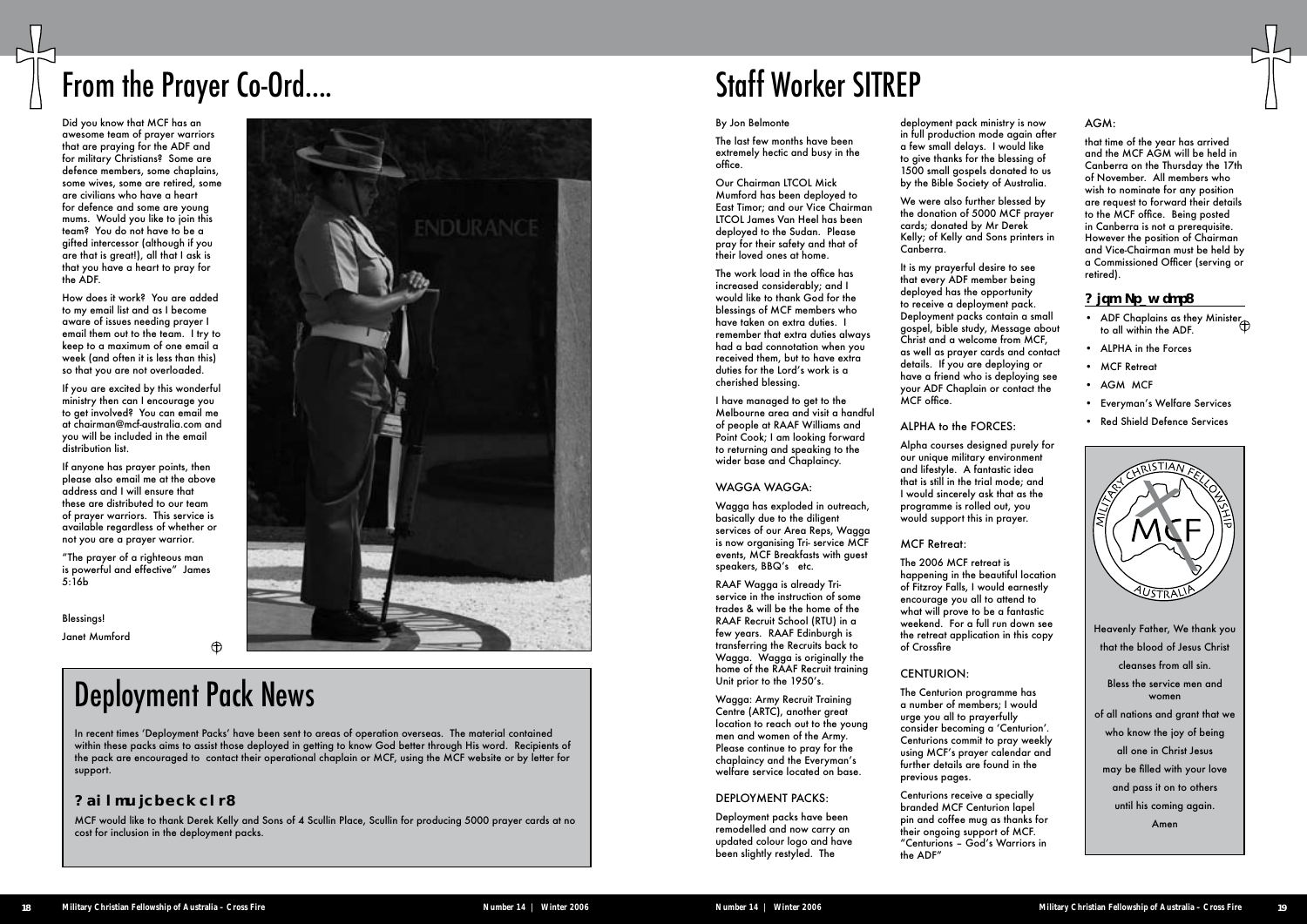## Fitzroy Falls: MCF Retreat 2006

The Chairman and Council cordially invite you all to the annual MCF Retreat at the beautiful Fitzroy Fall Conference Centre from the 20th to 22nd of October 2006! Come for a great time of fun, family, food, and fellowship!

Lieutenant Colonel Mick Mumford, Chairman of MCF, will be presenting "Marching for the Lord: Thriving as a Christian in Defence". Mick is currently the Commanding Officer of 3 RAR, the Army's Parachute Infantry Battalion, and is recently returned from commanding Battlegroup Faithful in East Timor. He will speak on how to make a difference for the Lord whilst enjoying your God-given role as a Christian in the Defence community.

#### Activities for the weekend include:

• Non-denominational Christian teaching in the serene grounds of the Centre. Our lives are already too busy so a relaxed schedule is planned to recharge everyone's batteries.

- A full children's program, arranged courtesy of MCF, so that mums and dads can concentrate on the teaching and so that children receive the word of God in a fun way.
- Family rooms and suites with all meals provided from supper on Friday night to lunch on Sunday.
- An ecumenical church service at the Conference Centre Log Chapel.
- Chairman's PT: fun for children (and those intrepid adults) to start each day the military way!
- Full use of the Centre facilities including a heated, indoor pool!

Due to limitations in the size of the Centre "first-in first-served" policy will apply with bookings. A full refund if you cannot attend for military reasons or if the event is cancelled. Check in is expected between 6pm and 8pm Friday. Membership of MCF is not a prerequisite.

Singles and unmarried couples are very welcome; segregated male/ female accommodation will be provided for singles.

Costs for the weekend, all inclusive, are:

3 - 5 years - \$55

6 - 12 years - \$70

13 - 16 years - \$80

17 years and up - \$90

Maximum family cost - \$320

Children under 3 are free

Daily rates are available on request.

Reserve your place by completing the following form and post to MCF at:

 $MCF<sub>-</sub>$ CP4-3-046 Department of Defence CANBERRA ACT 2600

### MCF Retreat Application

| <b>Numbers Attending:</b> |                                                                                              |
|---------------------------|----------------------------------------------------------------------------------------------|
| Under 3                   |                                                                                              |
| $3 - 5$                   | $\ldots$ $\ldots$ $\ldots$ $\ldots$ $\star$ 55 = \$ $\ldots$ $\ldots$ $\ldots$ $\ldots$      |
| $6 - 12$                  | $\ldots$ $\ldots$ $\ldots$ $\ldots$ $\mathsf{x}$ 70 = \$ $\ldots$ $\ldots$ $\ldots$ $\ldots$ |
| $13 - 16$                 | $\ldots$ $\ldots$ $\ldots$ $\ldots$ $\times$ 80 = \$ $\ldots$ $\ldots$ $\ldots$              |
| $17+$                     | $x 90 = 5$                                                                                   |
|                           | Total cost \$ (\$320 max for family)                                                         |
|                           |                                                                                              |

Other special needs? ...................................................................................

Include a check payable to Military Christian Fellowship of Australia or pay direct into the MCF DEFCREDIT account:

BSB: 803205 Acc Name: Military Christian Fellowship Acc Numb: 66126

Once your booking is received MCF will send you Conference Centre information including directions and a detailed program for the weekend to confirm your booking. A full refund can be received if prevented from attending due to military reasons; just send a letter from your CO stating your plans were changed for service reasons.